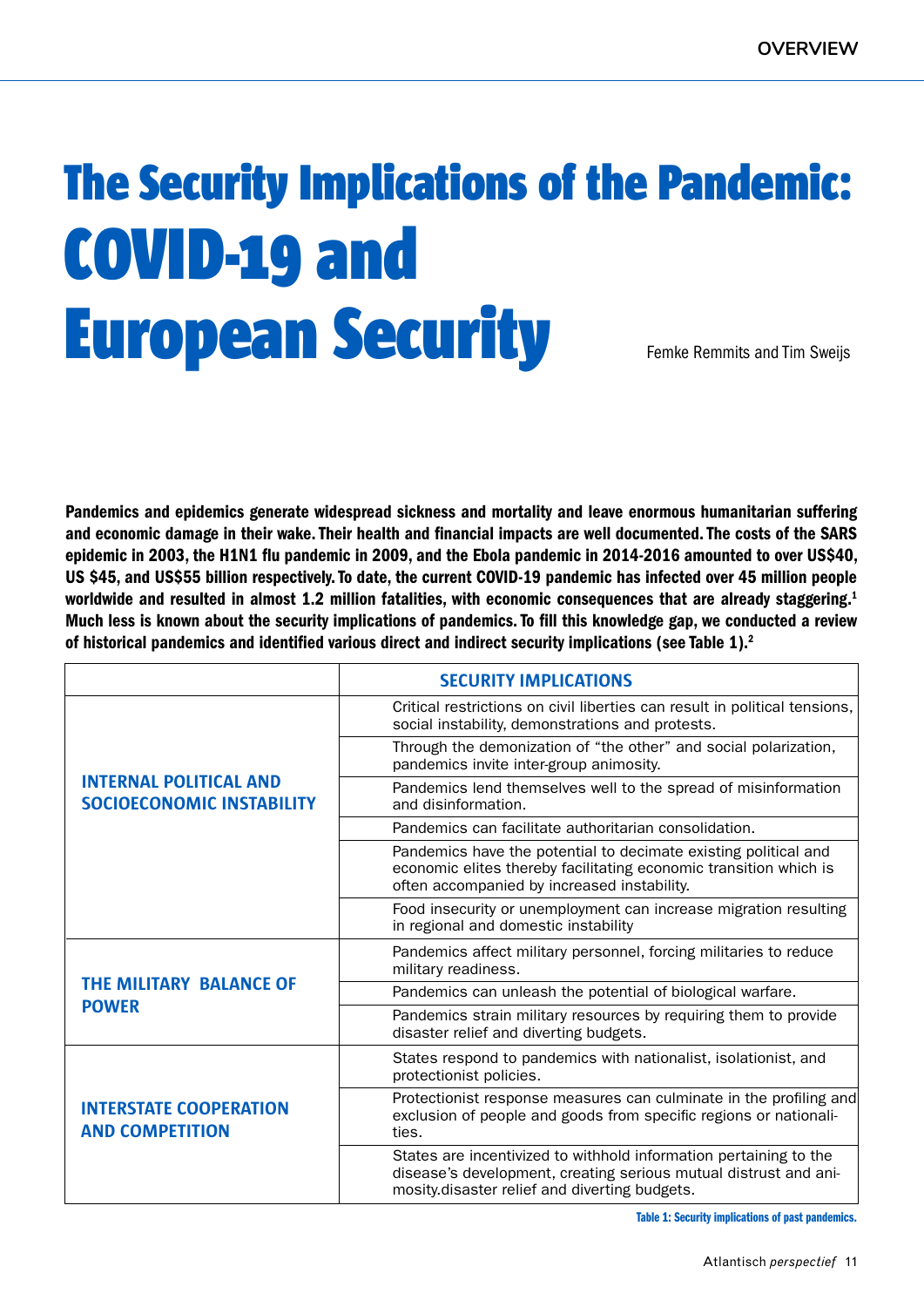Our analysis highlights that past pandemics generally had indirect rather than direct security implications at both the national and international level, though with considerable variation. Because history tends to rhyme rather than repeat itself, we supplemented our historical assessment with an analysis of the expected security implications of the current pandemic identified in the popular and professional literature. We refined these in an expert survey among twenty researchers at The Hague Centre for Strategic Studies (HCSS) with specific attention to the situation in and around Europe (see Figure 1).

The current pandemic is generally seen as an accelerator, an exacerbator and a catalyst of security dynamics and concomitant effects, which can be grouped in three clusters: interstate competition; political instability and societal unrest; and governance and human rights.



Figure 1: The projected security implications of COVID-19 (source: The Hague Centre for Strategic Studies (HCSS))

Intensifying Interstate Competition and Grey-Zone Tactics The pandemic has fueled interstate discord and intensified competition between states, amplifying already existing zero-sum dynamics in interstate relations. US President Trump immediately labeled COVID-19 the "Chinese virus" and launched the uncorroborated theory that COVID-19 was created in a biolab in Wuhan. In what may be seen as a textbook example of political diversion, Trump blamed the World Health Organization (WHO) for negligence in its duties and announced the termination of US membership, coming into effect on July 6, 2021. Meanwhile, competition for scarce medical supplies highlighted how health, economic, and national security concerns collided in grey-zone competition.<sup>3</sup> Pharmaceutical companies, including European ones, became a prime target of espionage attempts. At the same time as European states joined forces in the "Inclusive Vaccine Alliance," other states' competition for access to the vaccine further reinforced isolationist and protectionist trends. The arguably botched response in the West offered an opportunity for China and Russia to increase their influence. Chinese shipments of medical supplies were accompanied by "wolf warrior diplomacy" expressed through official and social media channels that highlighted Beijing's role as a benefactor. It was part of a broader campaign launched by China to strengthen its position in the post-Corona world order.<sup>4</sup> In Italy, Arriv*ani i nostri* ("here come our friends") no longer referred to its partners from Northern Europe and the US but to Russia and China.<sup>5</sup> Overall, the pandemic has exacerbated existing pressures on the multilateral system and the institutions that comprise it, and has led to an increase in grey-zone competition, further normalizing forms and norms of behavior that can unfortunately not be expected to wither away any time soon.

## **THREATS TO THE RULE OF LAW: DEMOCRACY, GOOD GOV-ERNANCE AND HUMAN RIGHTS INFRINGEMENTS**

*Democratic deconsolidation in Central and Eastern Europe* In trying to get the COVID-19 virus under control, governments have curtailed civil rights and liberties with some governments exploiting the current health crisis to consolidate their political power. According to the International Foundation for Electoral Systems, between March and June 2020 elections (local or national) were postponed in 66 countries, 18 of which were in Europe.<sup>6</sup> Civil liberties, including freedom of movement and press, were suspended. Especially digital measures, such as smartphone apps to track individuals, were widely introduced. Sixteen EU-Member States declared an official state of emergency which considerably expanded their discretionary powers, leading to further democratic deconsolidation especially in Eastern and Central Europe. The governments of Bulgaria and Romania introduced legislation allowing them to penalize persons who spread false information regarding the pandemic. Hungary's Prime Minister Viktor Orbán imposed restrictions on civil rights and cut subsidies to opposition parties. The special authorization law allowing Orbán to rule by decree was followed by the adoption of 104 state-of-danger decrees between March 30 and June 18.<sup>7</sup> In its *Nations in Transit 2020* report, Freedom House no longer recognizes Hungary as a democratic state, officially classifying it as a hybrid regime. Similar dynamics were observed in Central and Eastern Europe where democratic institutions were further hollowed out due to systemic attacks by governments on judicial independence.<sup>8</sup> The economic recession triggered by the Corona measures aggravates social inequalities and instability. The renewed flare-up of infections is damaging public confidence in liberal governments and may further encourage support for illiberal politicians. Especially in Bulgaria, Hungary, Poland, and Romania, but also on the fringes of the EU in Belarus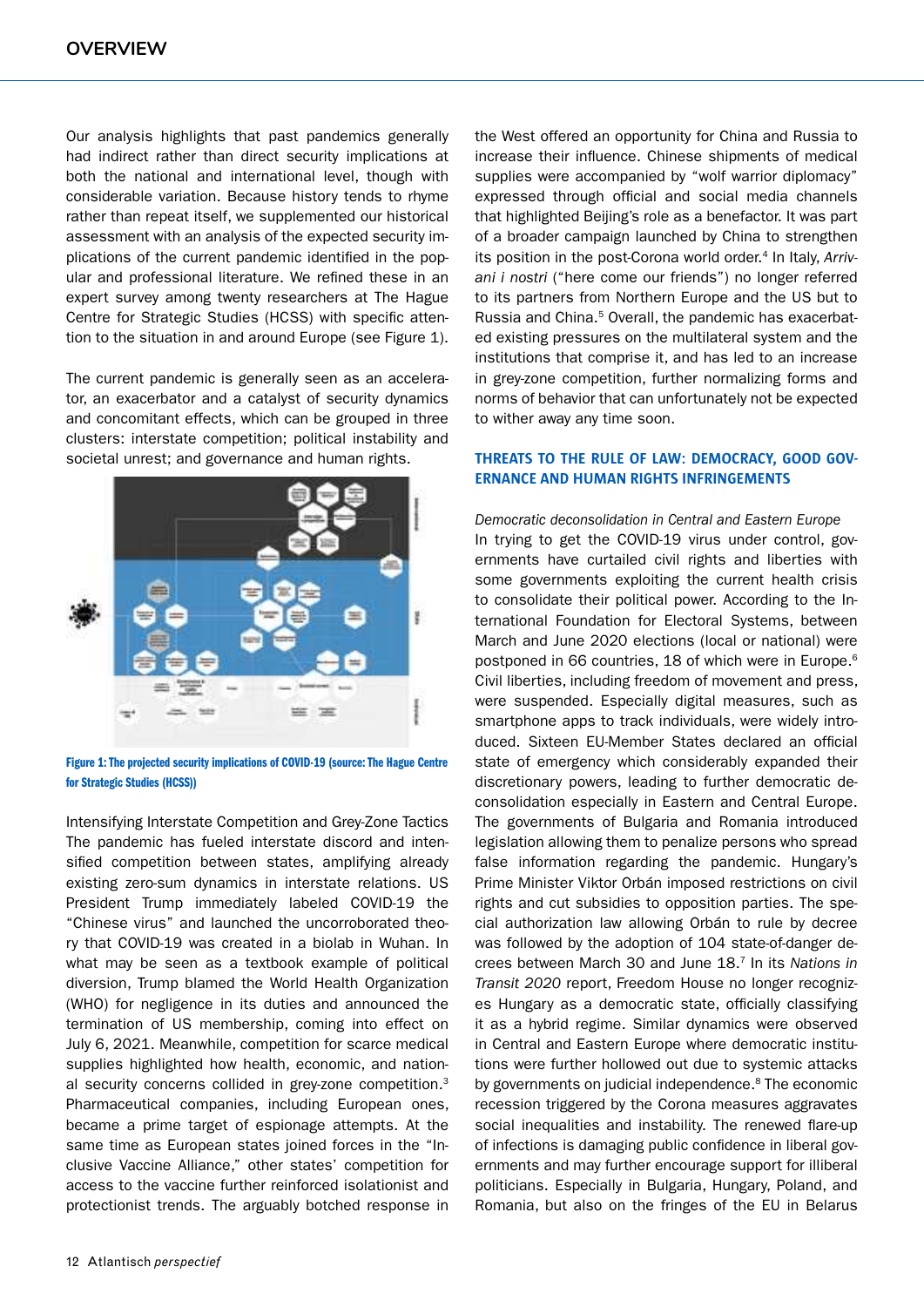

Sixteen EU-Member States declared an official state of emergency which considerably expanded their discretionary powers, leading to further democratic deconsolidation especially in Eastern and Central Europe. Hungary's Prime Minister Viktor Orbán (pictured) imposed restrictions on civil rights and cut subsidies to opposition parties (photo: Alexandros Michailidis/Shutterstock.com)

and Serbia, this process of democratic deconsolidation is expected to persist, which may further compound socio-political fragmentation in the coming years and augur surges of societal unrest.

## *Erdogan's assertiveness*

The pandemic also had remarkably negative effects on the rule of law and the protection of human rights in the countries surrounding Europe. Regime critics, healthcare workers, and journalists have been detained in Egypt, Iraq, Syria, and Turkey over allegations of spreading misinformation about COVID-19 or criticizing national responses to the pandemic. The governments of these countries, as well as those of Algeria, Jordan, Morocco, Oman, and Yemen, issued decrees prohibiting the printing and distribution of newspapers. Thousands of people who challenged these policies have been fined, arrested, or placed in mandatory quarantine.<sup>9</sup> In Turkey, increased censorship, lockdown measures, and the use of the COV-

ID-19 crisis as a scapegoat for the ongoing economic stagnation have provided President Erdogan with opportunities to expand his power, with potential implications for Turkey's political and military assertiveness in the Mediterranean and the wider Middle East in the years to come. The accelerated withdrawal of US troops from the region this year has already allowed Turkey to increase its support – both openly and covertly – to allied militias in the region. Turkey's recent increasingly assertive military activity in the Middle East and the Eastern Mediterranean could have significant adverse consequences for ongoing instability in Iraq, Syria and Libya as well as the recent hostilities between Armenia and Azerbaijan. At the same time, the economic downturn in Turkey and other states in the region resulting from the pandemic may also increase the importance of good economic relations with Europe, which could increase Europe's leverage and potentially reopen the window for broader political dialogue on democratic governance and human rights.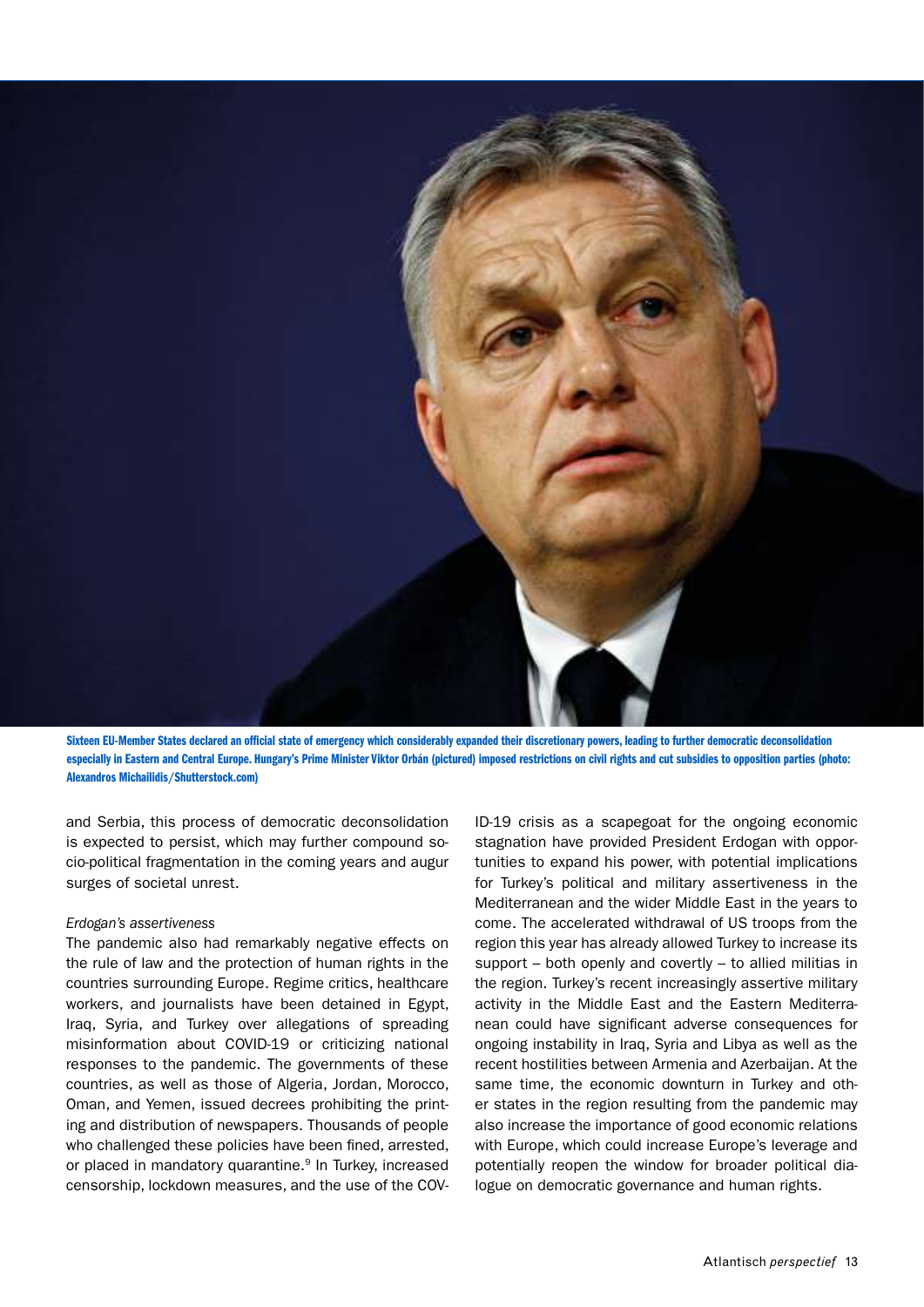

The COVID-19 pandemic is an accelerator, an exacerbator and a catalyst of prevailing security dynamics. The ongoing crisis further fuels existing socio-economic and political rifts that lead to widespread social protests. Depicted is a protest against COVID-19 restrictions in London, September, 2020 (photo: Brian Duffy /Shutterstock.com)

# **RISKS TO INTERNAL VIOLENT CONFLICTS: HEIGHTENED SOCIAL AND POLITICAL INSTABILITY**

The direct impact of the pandemic on the number of violent conflicts in the world remained limited in the spring and summer of 2020. In his speech during the UN's 75th anniversary in October, Secretary-General Guterres reiterated his call for a global ceasefire from March that then received little following: in the 43 countries with at least 50 instances of organized violence in the last twelve months, only ten conflict actors responded positively to his call.<sup>10</sup> While the total number of ongoing violent conflicts did not significantly change, the pandemic did affect the manifestation of conflict, with a shift to confrontations between non-state and state actors.

## *Protests turning violent*

Both economically well-developed and developing countries are severely hit by the global pandemic. The International Labour Organization's (ILO) previous prediction that global economic activity would plunge by 14 percent (relative to the fourth quarter of 2019), equivalent to a loss of 400 million jobs, has now been adjusted to a global decline of 17.3 percent, or 495 million full-time equivalent (FTE) jobs. $11$  Both within the EU and on its periphery, the economic downturn produced by the COV-ID-19 measures is accompanied by widespread social unrest. Protests and strikes against lockdowns have tak-

*The pandemic has fueled interstate discord and intensified competition between states, amplifying already existing zero-sum dynamics in interstate relations*

en place in at least 27 countries. In Syria, Lebanon, and Iraq, among others, but also in Western countries such as the US, Germany, France, and Poland, political unrest has developed or worsened as a result of the growing economic crisis. The protests in Curaçao that erupted in June were the result of the growing discontent about rising unemployment rates and economic stagnation. As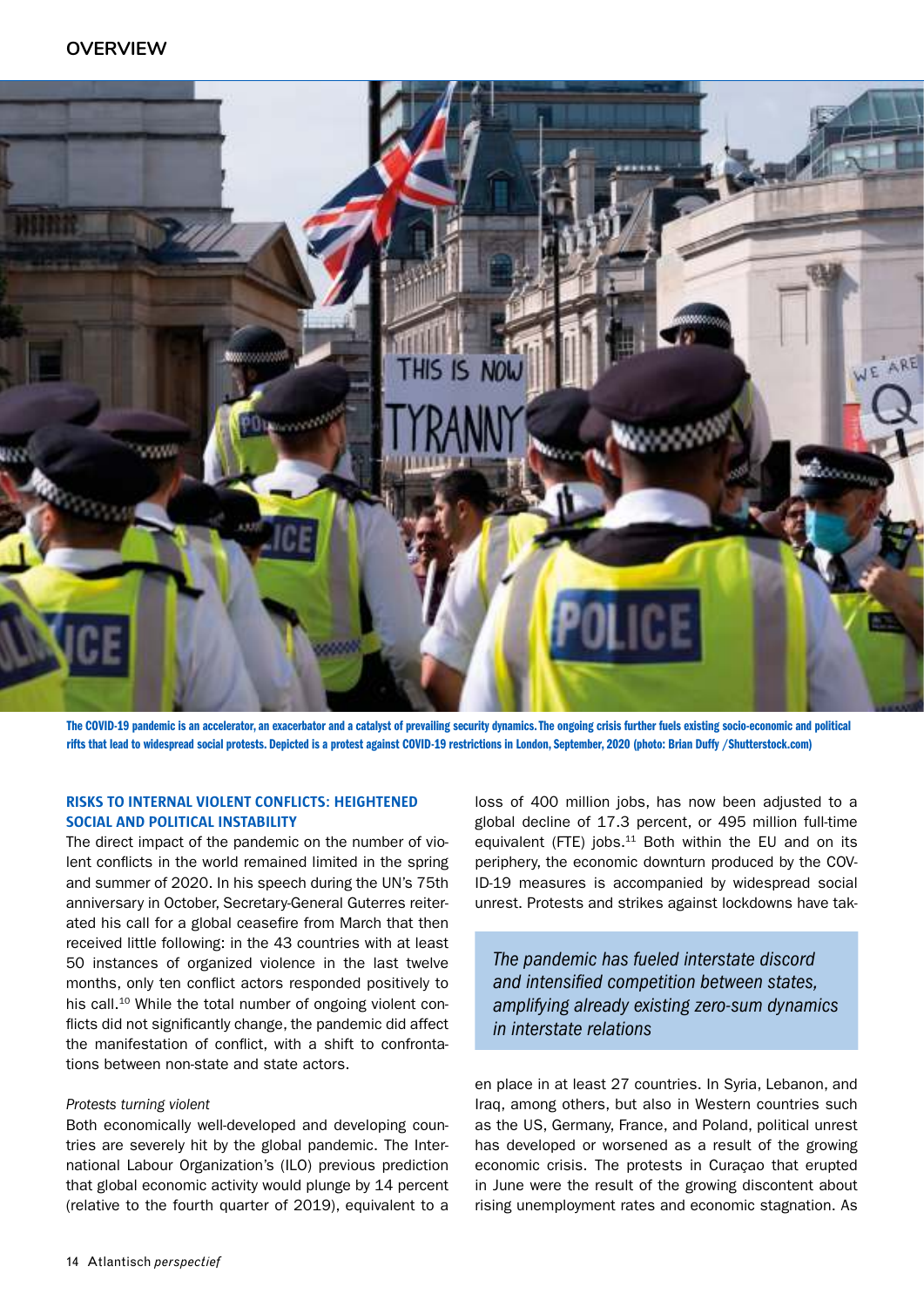these protests turned violent, with demonstrators looting stores and storming government property, Dutch forces were deployed to Curaçao to support local police. Likewise, in Serbia, a large number of protesters stormed the parliamentary building. Considering that the COVID-19 virus is projected to recur, and mitigation measures are required until the implementation of an effective vaccine has been realized, such widespread manifestations of discontent and social instability are likely to return in the period to come.



Figure 2: The pandemic's impact on political violence and protest around the world (source: Armed Conflict Location & Event Data Project (ACLED))<sup>12</sup>

## *Internal violent conflict on the rise*

On the fringes of Europe, the socio-economic consequences of the COVID-19 pandemic and the resulting societal unrest generate widespread security implications. In Iraq, Lebanon, and Syria, critical drivers for social and political unrest – rising food prices, high unemployment, and economic inequality and stagnation – existed even before the COVID-19 outbreak. Political unrest is (again) rising in Iraq and Lebanon, and military hostilities by nonstate armed groups are intensifying again in Syria. The escalating social and political instability in these countries will produce extra-regional security implications. Renewed intensification of intra-state conflict in the Middle Eastern countries is likely. Based on a statistical simulation with political, economic, and social development indicators, Collin Meisel and Jonathan D. Moyer project in a piece in *Foreign Policy* that thirteen additional countries are vulnerable to the outbreak of conflict due to the COVID-19 pandemic – a 56 percent increase compared to forecasts before the global pandemic. These countries are primarily located in East, North and West Africa, Central America and the Middle East and North Africa region (see Figure 3). These trends will remain of concern for European security in the coming years, with the recent increase of refugees fleeing the MENA region being a potential bellwether of things to come.<sup>13</sup>





Figure 3: The increasing risk to internal conflicts due to COVID-19 (source: Foreign Policy)<sup>14</sup>

### **WHAT DOES THIS MEAN FOR EUROPE?**

The COVID-19 pandemic is an accelerator, an exacerbator and a catalyst of prevailing security dynamics. The ongoing crisis further fuels existing socio-economic and political rifts that lead to widespread social protests. Democratic norms and procedures are under pressure. The protection of human rights, including freedom of speech, internet freedom, and independent journalism, is seriously threatened, not only on Europe's fringes but also in some countries within Europe. The attempts of regimes in illiberal democracies to try to consolidate their grip on power may spur increased political instability, including in Central and Eastern Europe. Further deterioration of political stability in the ring of countries surrounding Europe can directly affect European security. In addition, Sino-American geopolitical competition in conjunction with Russia's continuing assertiveness affects not only Europe's security but also its prosperity. It is in this context that the European Union and its member states have to reconsider their position in the global political and economic arena and recalibrate their policies accordingly.

To deal with the security implications of the COVID-19 pandemic, it is first and foremost important that European states continue efforts to develop a COVID-19 vaccine that is available to everyone in parallel with efforts to strengthen global capacity to manage future pandemics. These efforts should include increasing the response